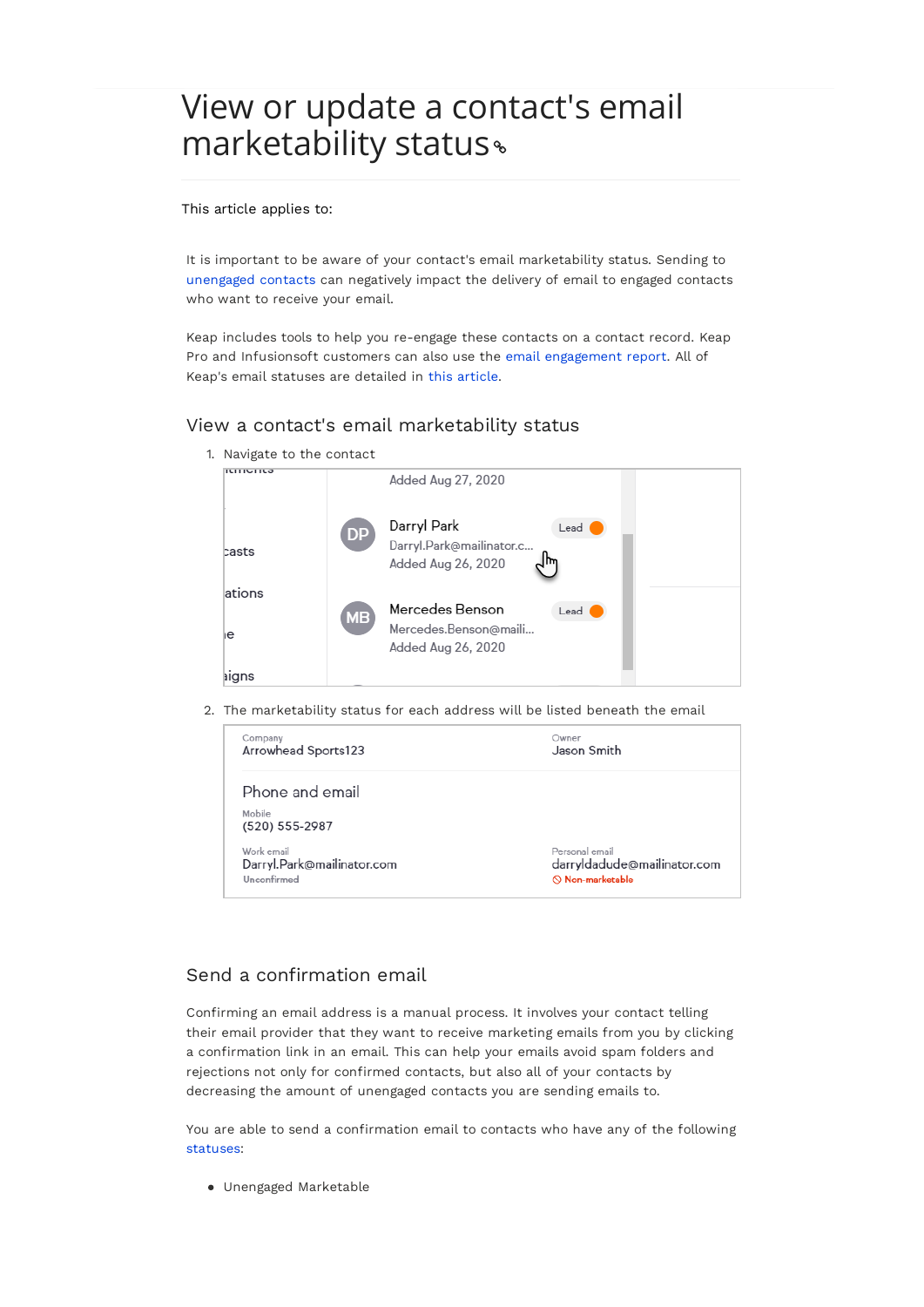- Unengaged Non-marketable
- Non-marketable
- $\bullet$  Unconfirmed

To send a confirmation email to an individual contact:

- 1. Follow the steps to view the contact's email deliverability status
- 2. Click the email deliverability status for the email you want to send a confirmation email to

| Company                                     | Owner                       |
|---------------------------------------------|-----------------------------|
| Arrowhead Sports123                         | Jason Smith                 |
| Phone and email<br>Mobile<br>(520) 555-2987 |                             |
| Work email                                  | Personal email              |
| Darryl.Park@mailinator.com                  | darryldadude@mailinator.com |
| Unconfirmed hm                              | $\odot$ Non-marketable      |

3. Click Send confirmation email

| Unconfirmed                                                                                                                                                                                                                                                                     |  |  |  |
|---------------------------------------------------------------------------------------------------------------------------------------------------------------------------------------------------------------------------------------------------------------------------------|--|--|--|
| This email address has been marked as Unconfirmed, which was automatically set when<br>this contact was added to the system. The Unconfirmed email status indicates that you do<br>have permission to send marketing emails (broadcasts or campaigns) to this email<br>address. |  |  |  |
| Options                                                                                                                                                                                                                                                                         |  |  |  |
| Send a confirmation email to attempt to obtain a Confirmed (double opt-in) status.                                                                                                                                                                                              |  |  |  |
| Send confirmation email In<br>Cancel                                                                                                                                                                                                                                            |  |  |  |

4. Your contact will receive an email asking them to click a link to confirm their email address

| Hello Darryl,                                                                                                                                                                                   |  |
|-------------------------------------------------------------------------------------------------------------------------------------------------------------------------------------------------|--|
| Thanks for asking to receive information from Keap Help Center. Before we start sending you the<br>information, we want to make sure we have your permission.                                   |  |
| To confirm your request, please click here                                                                                                                                                      |  |
| Clicking the link above will confirm your email address and allow you to receive the information<br>you requested. If you do not want to receive any communication, please ignore this message. |  |
| Thank you,                                                                                                                                                                                      |  |

5. After clicking the link, your contact will see this confirmation page